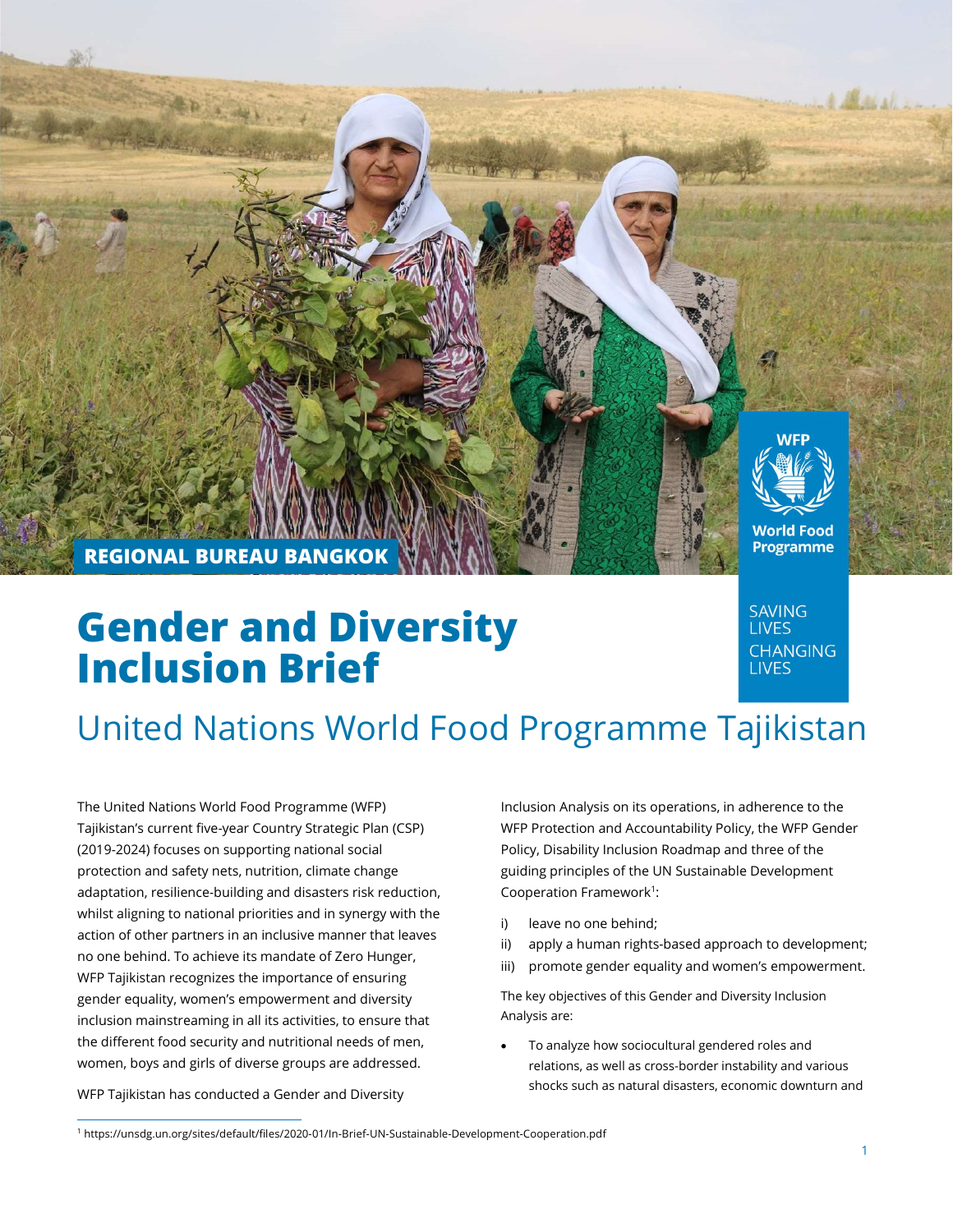COVID-19 can influence and/or affect an individual's and/or group's food security and nutrition outcomes, and

 To inform strategic and programmatic planning processes for the development of the new WFP Tajikistan Country Strategic Plan (2023-2026) to strengthen WFP's efforts on transformative Gender and Diversity Inclusion.

## RESEARCH METHODOLOGY

The study comprised of a mixed methodology including:

- i) a secondary desk review;
- ii) stakeholder consultations;
- iii) semi-structured Focus Group Discussions (FGDs) and Key Informant Interviews (KIIs).

The study was undertaken during September to November 2021 across Gorno-Badakshan Autonomous Region (GBAO), Khatlon, Sughd and Districts of Republic Subordination (DRS-Rasht and Dushanbe).

Five (5) FGDs were undertaken across the following four population groups: young women (18-30 years), older women (31-60 years), men (18-60 years) and mixed groups of men and women across each of the four regions. An FGD with diverse populations consisting of people with disabilities and those of ethnic minority groups was added in GBAO and DRS. Semistructured KIIs were also undertaken with government stakeholders, international organisations, NGOs, as well as with representatives from local civil society organisations working with women, girls and people with disabilities. Limited data is available on ethnic minorities and refugees in Tajikistan. It is important to note that data collection in Isfara, Sughd, was limited due to ongoing border conflict sensitivities.

## KEY FINDINGS

The analysis of the key findings in relation to gender and diversity is across the following key thematic areas: livelihood and resilience, education, food security and nutrition, shockresponsiveness, and conflict sensitivity.

# Livelihood and Resilience

Seventy-five (75) percent of people in the country live in rural areas and work in the agricultural sector. $2$  Fifty-three (53)

percent of economically active population in the agricultural sector are women.<sup>3</sup> Female FGDs participants reported receiving low wages and salaries and no social protection benefits, such as maternity leave or pension payments, despite numerous hours of physical agricultural labour. Women's lower educational levels and professional qualifications, in addition to their lower capacity to access assets, influences their access to paid economic opportunities, rendering them increasingly vulnerable and disempowered and contributes to an increased feminization of poverty.<sup>45</sup>

During the FGDs with people with disabilities, participants in both urban and rural areas reported facing discrimination to engage in employment opportunities and fully integrate as active members of their society and are thus, often found to be in the most economically vulnerable situations, resulting in their increased dependency on other family members. In some areas, NGOs and/or local civil society organisations (CSOs) provide psychological and financial support to people with disabilities, as well as support to learn skills.<sup>6</sup>

Women spend 70 percent of their time in unpaid roles and domestic work, compared with their male counterparts who spend approximately the same proportion of their time in paid work.<sup>7</sup>

The majority of men noted during FGDs that men aged 18-60 years, particularly in rural areas, generally leave Tajikistan in search for better paid opportunities. FGD and KII respondents noted migration as the only option for adolescent men aged 17-19 years, due to their lack of desire to work in the fields and an increased socialization from friends, social media and their community to 'see the world' and 'become independent'. Women's migration has increased over the past years, as some accompany their husbands abroad as a means to cope with poverty.<sup>8</sup>

Men noted during FGDs that men who remain in Tajikistan tend to engage in private sector employment such as car repairs, car wash, construction and/or sales, besides agricultural work. FGD respondents noted that women are increasingly involved in subsistence and commercial farming; because most women do not own the land, there is therefore a need to work on their family's land or private land in exchange for cash or agricultural goods. Further to this, FGD participants

6 Association of Parents with children with disabilities (Dushanbe), Resource Center 'Incluziya' (Khorog), NGO Iroda (Dushanbe), National association of deaf people (Dushanbe) Civil Society Organization of youth with disabilities 'Noil' (Dushanbe) National Association of blind people (Dushanbe), Women with disability 'Safoi Konibodom (Sughd), League of women with disabilities (Dangara) 7 Idem

<sup>2</sup> Asian Development Bank (ADB). 2016. Sector Assessment (Summary): Agriculture and Natural Resources), Country Partnership Strategy – Tajikistan 2016 – 2020. Manila

<sup>3</sup> Idem

<sup>4</sup> Asian Development Bank (ADB). 2018. Institutional Development of the State Agency for Hydrometeorology of Tajikistan. Gender Assessment. Tajikistan <sup>5</sup> Asian Development Bank (ADB). 2020. Women's Time Use in Rural Tajikistan

<sup>8</sup> World Food Programme (WFP). 2018. Gender Analysis in Tajikistan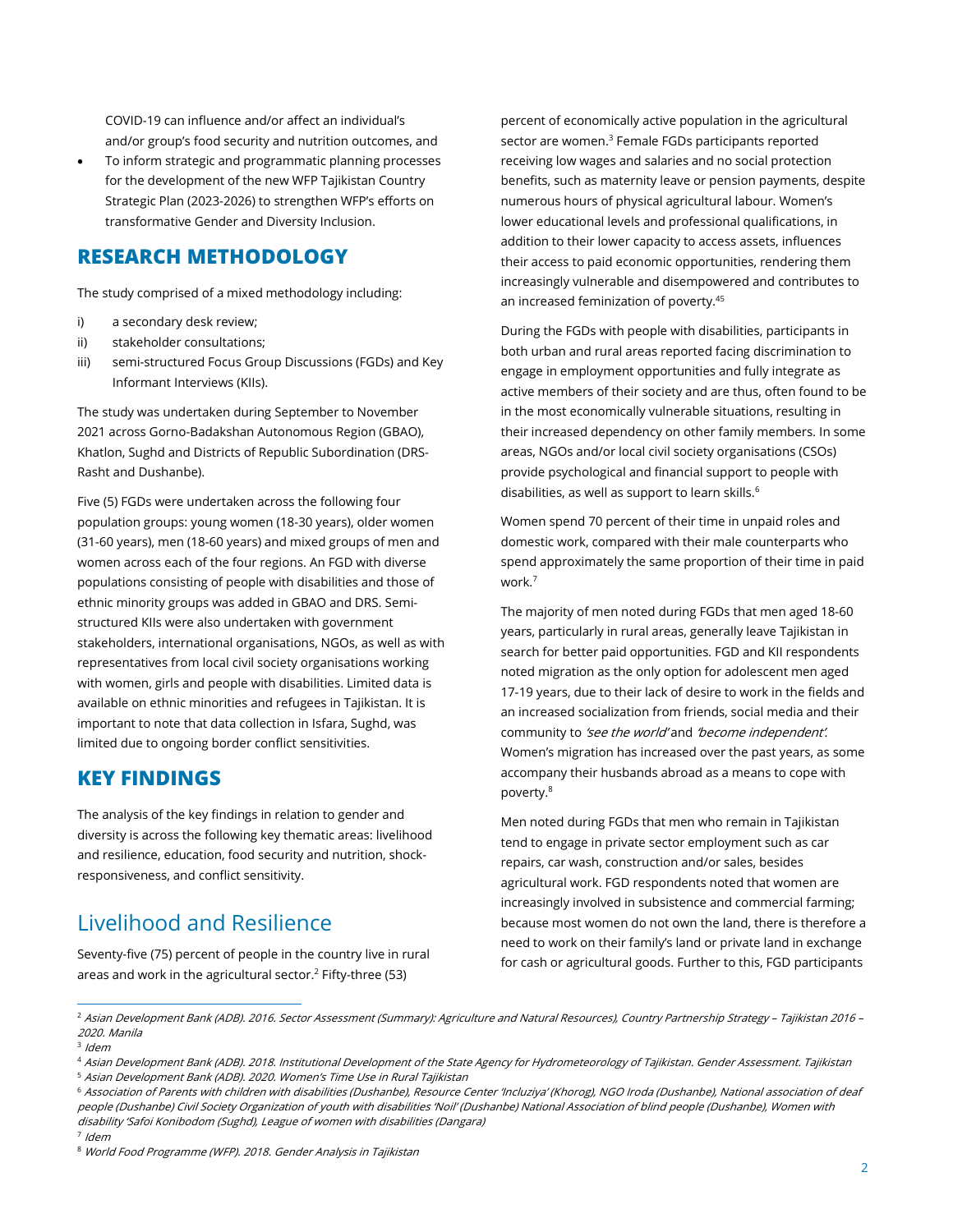reported sewing traditional clothes and embroidery as common livelihood activities for women in rural areas. According to key informants however, these activities tend to be highly competitive due to many other women possessing the same skills. FGD participants noted that women are also able to engage in teaching jobs, work as healthcare providers and nurses in rural areas, whereas their urban counterparts engage in activities such as salespersons, housekeepers, taxi/bus drivers, childcare and nursery staffs, or manage their own small businesses.

FGD participants noted that married women have limited decision-making power on their engagement in employment opportunities. For example, in Rasht, FGD participants noted that women are expected to stay at home and occupy unpaid and domestic roles, such as looking after their children and/or the elderly. In GBAO and Sughd, FGD participants noted that women have higher educational levels and are able to seek employment opportunities. Further to this, during FGDs with women, those living closer to the city centre in Dushanbe noted that they are able to engage in both paid and unpaid work, whereas women living on the outskirts noted their inability to engage in other activities outside of the household.

I work as a cleaner at school. My son is in Russia and sends money when he can but to make it easier for him, I still work. My daughter- in-law has two small children and does the household work.

"

#### "

#### - Female, 69 years old, Rasht

Depending on the socioeconomic status of the household, older female FGD participants noted that they may also be required to engage in work activities to provide food for their families, but the majority do not engage in household chores as it is perceived to be the responsibility of their daughter- or daughters-in-law.

## Education

Despite high enrolment rates for school-aged girls and boys in primary school<sup>9</sup>, FGD participants noted a decline of girls' participation in school beginning from grade six. Parents noted during FGD discussions that boys' education is often prioritized over girls' education, given that men bring more financial benefits to the family. In rural areas of Khatlon and Rasht, parent FGD participants placed minimal importance on girls' education, especially after the age of 14. In Dushanbe, Sughd

and GBAO, FGD participants reported that both boy and girl school-aged children complete their secondary education in all regions except for GBAO, where the future of girls is solely associated with marriage.



Traditional sociocultural gendered norms are known to dictate that husbands should be more educated than their wives, discouraging girls from becoming educated to avoid jeopardizing their marriage prospects.<sup>10</sup>

"

My brother wanted me to stop going to school after I turned 13. My father supported the idea and after I turned 14, I stopped (going to school). My mother also stopped going to school when she was the same age, so she was fine with it…My mother told me if I know how to read and write that is enough because when I get married, I will be able to help my children do their homework. What else would I do with education?

### " - Female, 18 years old, Khatlon

Despite marriage being illegal under the age of 19, female FGD participants noted young women dropping out of school early for marriage as common due to social expectations on the importance of marriage in both urban and rural areas. Female FGD participants also reported that those who married early became economically dependent on their husbands; however given that their marriages cannot be officially registered, in the case that the marriage ends, some may find themselves abandoned with children without legal recourse, financial income and/or skills to make a living.

Children with disabilities are often not registered with the

<sup>&</sup>lt;sup>9</sup> Statistics Agency of Tajikistan, 2017

<sup>&</sup>lt;sup>10</sup> Harris, C. 2004. Control and Subversion: Gender Relations in Tajikistan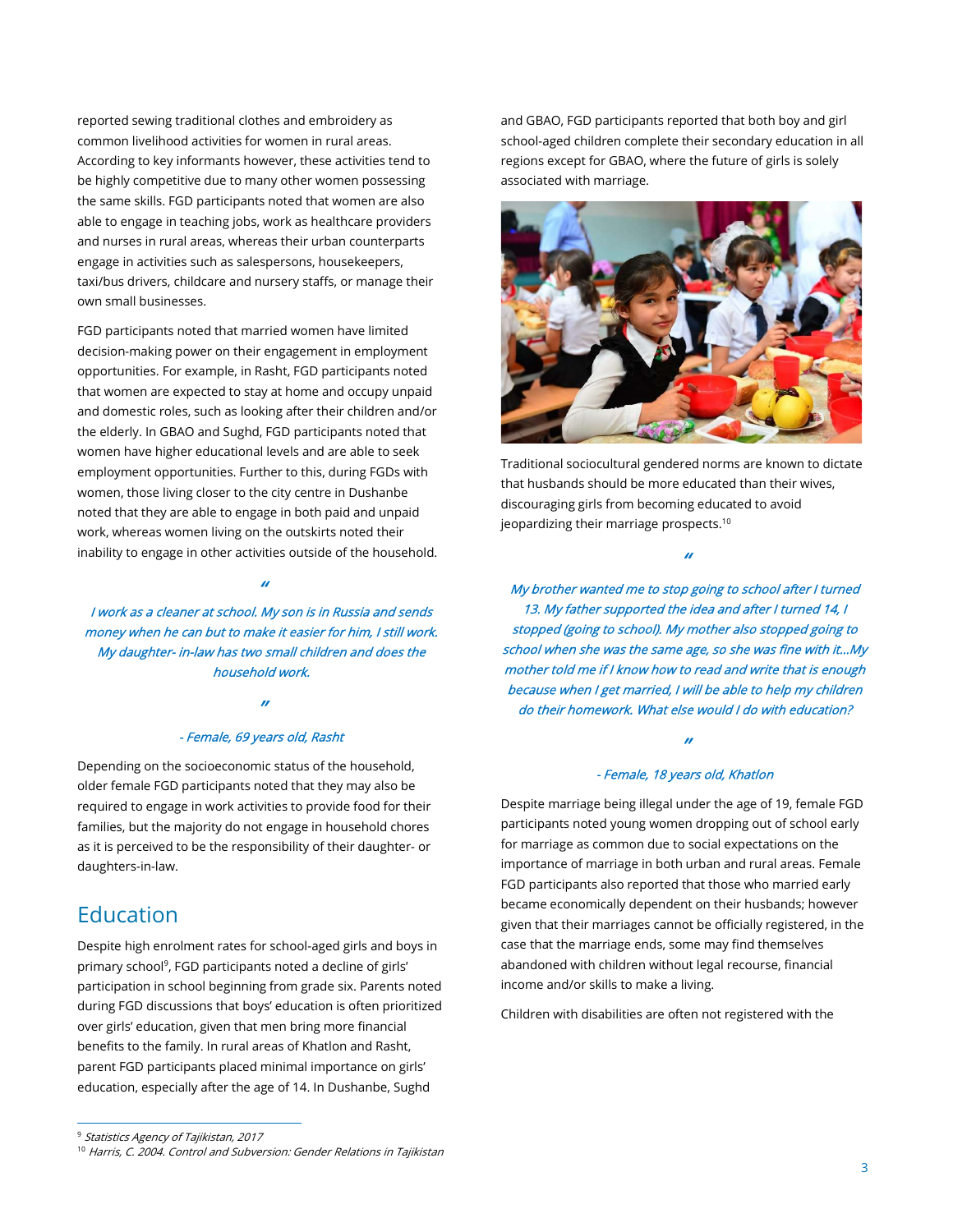government.<sup>11</sup> FGD and KII participants noted that parents prefer to keep their children with disabilities out of school and/or place them in segregated boarding schools due to social stigma.FGD respondents also noted that children with disabilities lack access to receive social services due to limited knowledge within the family on how to register their children, and/or lack of financial resources given administrative fees associated with registering them with the state. According to FGD participants, children with disabilities reportedly face discrimination particularly in urban areas, including from school administration personnel who refuse to work with them and bullying from their peers. They noted however, an increased acceptance of children with disabilities in rural areas by their classmates, who provide them with assistance to access the school building and/or during class lessons. Despite vocational adult education opportunities being available to improve the livelihoods for people with disabilities, key informants noted that vocational training centres are often not inclusive and/or do not accommodate to the needs of people with disabilities. From time to time, vocational trainings adapted to their specific needs may become available, however they are not sustainable given their dependence of financial support from international organisations.

# Food Security and Nutrition

Dependence on agriculture, remittances and imported foods with fluctuating prices are major drivers for food insecurity in Tajikistan.<sup>12</sup> Households dependent on agriculture may not be food secure, as availability of food varies throughout the different seasons and depends on the volume of crop production. FGD respondents reported that nutritional outcomes are associated with the financial wellbeing of households, as impoverished households tend to consume highly caloric food with low macro and micronutrients.

According to the FGDs, households spend approximately 60 to 70 percent of their income on food. WFP's Food Security Assessment (2021) classified 20 percent of households as foodinsecure across Tajikistan. It also highlighted that femaleheaded households faced increased challenges with food accessibility (28 percent food-insecure) compared with maleheaded households (18 percent food-insecure), such as those with husbands, brothers or fathers in both rural and urban areas. Additionally, a higher proportion of female-headed households (48 percent) adopted severe levels of coping strategies compared to male-headed households, which was 41 percent.

Female FGD respondents noted that households with men were in better economic situations than households without men. Women in FGDs noted that married women do not need to worry about food availability as this is perceived to be the 'man's' job, regardless of whether the men work in the country, have migrated and/or are unemployed. Women also reported that wives, elder women and/or mothers-in-laws make decisions on food purchases, whilst men are responsible for purchasing the food from the markets or shops for women to prepare it.

FGD participants reported that female-headed households in rural areas can sell their agricultural produce in exchange for purchasing core necessities, whereas some female-headed households in the capital that lack income generating opportunities adopt negative coping mechanisms such as relying on close relatives for support and/or neighbours for leftovers. According to FGD respondents, some young women may even opt to becoming the second or third wives of men for shelter and food security, particularly those with lower educational levels and/or skills. FGD participants also reported that female-headed households spend more time in agricultural activities, in addition to their already burdensome domestic and unpaid work, which can result in a lack of time available to prepare nutritious meals for their families.

"

While my husband was alive, I did not know how much potatoes or meat cost. I only made a list of products and he provided and paid all the bills, including the school fee for my children. After he (my husband) died from COVID-19 last year, I am struggling to provide for my children…

#### "

#### - Female, 45 years old, Dushanbe

Women's limited decision-making power and lack of access to and control over resources such as income, land and social protection benefits (e.g., maternity leave, pension, etc.) contribute to their poor food security and nutrition status. Traditional sociocultural gendered norms dictate food distribution and consumption patterns within the household as reflected within discussions with various FGD participants. For example, it is common that women in poorer households reported a tendency to eat last and least, giving food to men, elderly and children before eating the leftovers.

Traditional myths or taboos can lead to pregnant and lactating women not receiving their required dietary diversity or nutrition needs, as these norms dictate what women and children can or cannot eat across various life stages. Both male

<sup>11</sup> Bureau on Human Rights and Rule of Law, Ishtirok, Nota Bene, & International Partnership for Human Rights (2018). Persons with disabilities in Tajikistan: Pushed to the margins. Retrieved from: https://iphronline.org/wp-content/uploads/2018/12/Tj-disabilities-report-updated-compressed.pdf

<sup>&</sup>lt;sup>12</sup> United Nations World Food Programme (WFP). 2018. Fill the Nutrient Gap (FNG) in Tajikistan. October 2018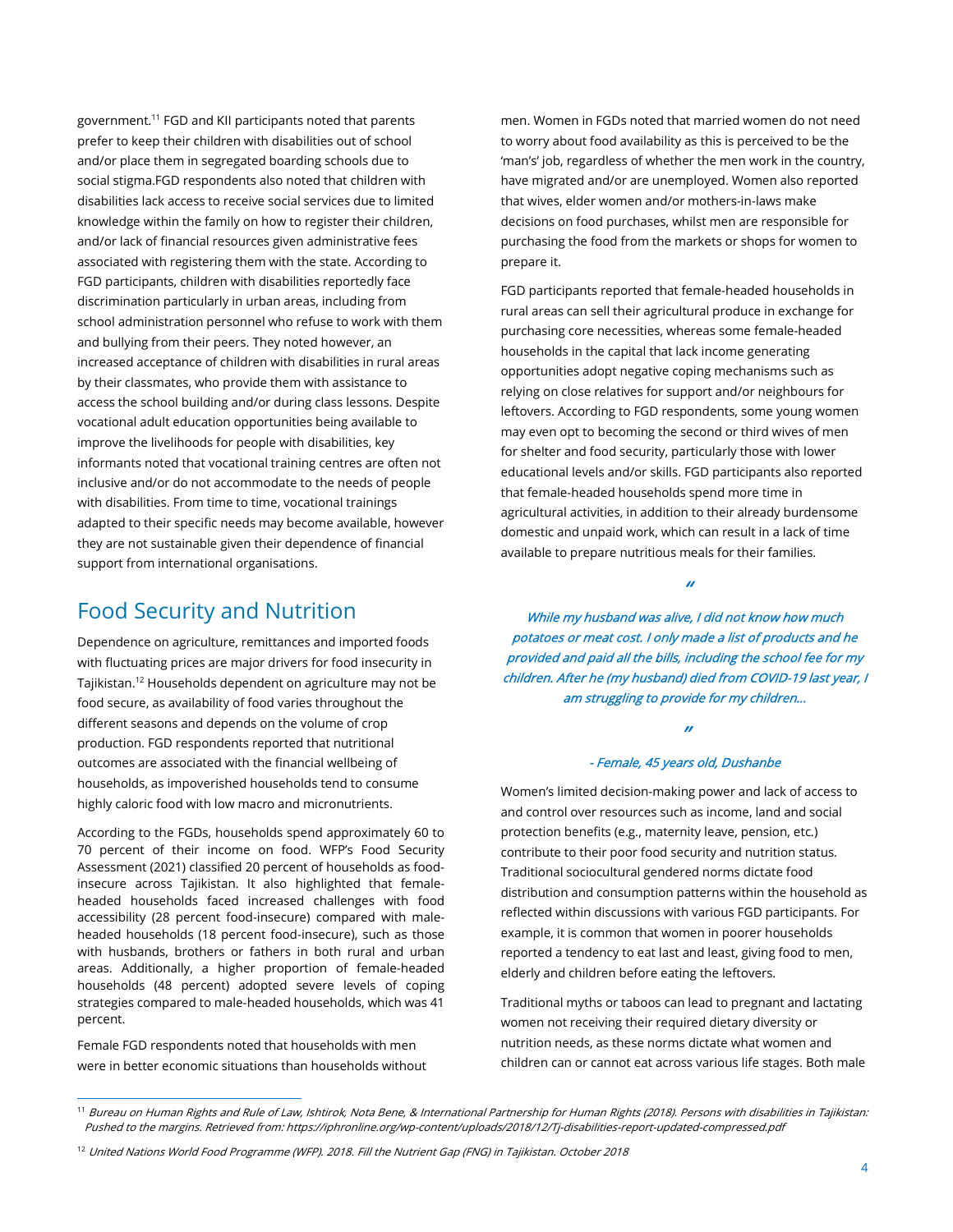and female FGD respondents noted that pregnant women should avoid or reduce their oil consumption and consumption of 'heavy' foods such as bread, pasta and grains, as it is perceived to be associated with experiencing delivery issues due to the heavy weight gain of infants. FGD respondents also noted that lactating women should avoid consuming fruits and vegetables, as it may cause diarrhoea and/or an upset stomach in their infants. Male FGD respondents believed that children under five should not consume any fruits or vegetables as consumption may lead to diarrhoea and risks of choking, whereas women FGD respondents perceived this to be acceptable in the case that fruits and vegetables were 'mashed' and/or chewed by their mother prior to consumption. Both male and female FGD participants agreed that children under five should not consume meat, bread, or pasta as they were perceived to be difficult to digest.

Parents noted during FGDs in Dushanbe that adolescent girls are at-risk of inadequate nutrient intake given the heavy influence by social media, leading to unhealthy food choices. Children who are left behind by migratory parents may also be at-risk of malnutrition, as FGD participants noted that in some households these children received leftovers of meals or were served last. Female FGD participants noted that children were sometimes left with complete strangers, neighbours, schoolteachers and/or their mother's boyfriend. There is a risk that some children left behind not only lack access to nutritious foods, but also face abuse and neglect.

Given that people with disabilities depend on others for support, many participants of the FGD with persons with disabilities reported feelings of frustration and/or lack of hope, in relation to food availability.

## Shock-responsiveness

Tajikistan is prone to a diverse range of natural disasters and climatic shocks such as earthquakes, landslides, floods, mudslides, droughts, avalanches and extreme temperatures.<sup>13</sup> The impact of natural disasters impacts on the country's agriculture, water availability, loss of assets such as households and destroying of arable lands, leading to increased food insecurity and destabilized livelihoods.<sup>14</sup>

FGD participants noted that households spend their available savings on agricultural products to rebuild their assets. Both women and men noted during FGDs that households with men rebuild their houses and re-establish access to food more quickly than those led by women and the elderly, given men's

ability to repair damage themselves and/or borrow money from relatives, friends or the bank. Families with household members working abroad reported during FGDs that they use their remittances to repair their assets. FGD participants noted that women-led and elderly-led households, as well as households with people with disabilities that experience shock are found to be in the most vulnerable situations, as they find themselves with less opportunities to rebuild and are often dependent on food assistance from the government and/or humanitarian organisations.

According to FGDs, urban and rural households faced additional risks of aggravation of food insecurity and nutrition outcomes during the COVID-19 pandemic, given the increasing cost of food prices, loss of livelihood opportunities and decreased remittances. According to a World Bank analysis, 41 percent of households reported the need to purchase less expensive food, limit the quantities of meals per day, and purchase predominantly staple foods, such as oil and flour, during the pandemic.<sup>15</sup> Despite responsibility for purchasing food for the household, during FGDs with men, men did not perceive food availability as an issue and were unaware of how long the food lasts. This can be linked to their lack of knowledge on food preparation as well as gendered food distribution patterns at the household level, given men typically receive their meals first. Women on the other hand, reported during FGDs having increased restrictions on their food consumption patterns, privileging men, children and elderly. Key informants from local women's organisations reported that domestic violence rates against women and children doubled during the pandemic within households facing economic shocks, due to men's increased stress resulting from loss of livelihoods given their inability to travel abroad for employment opportunities and increased food insecurity, particularly amongst women and children.

FGD participants noted that women in single-headed households in urban areas were found to be worse off economically than rural women engaged in paid work. In rural areas, women were able to consume, sell and exchange agricultural products, fruits and livestock for other goods as a negative coping strategy, whereas unemployed women in urban areas struggle to find food and end up in extreme poverty.

According to FGDs, communities reported having limited capacity in terms of finances and resources to provide households in vulnerable situations with crisis support, however some communities noted to have established their

<sup>13</sup> United Nations Development Programme. 2010. Republic of Tajikistan: National Disaster Risk Management Strategy for 2010– 2015. Dushanbe. http://www.untj.org/docs/country\_context/NDRM\_Strategy\_English-revised\_ 15.04.10.pdf

<sup>&</sup>lt;sup>14</sup> CARITAS. 2019. Disaster Risk Reduction in Tajikistan. Opportunities for sustained action to reduce vulnerability and exposure

<sup>15</sup> World Bank. 2020b. Tajikistan Overview. Washington, DC: World Bank. Available at http://www.worldbank.org/en/country/tajikistan/overview